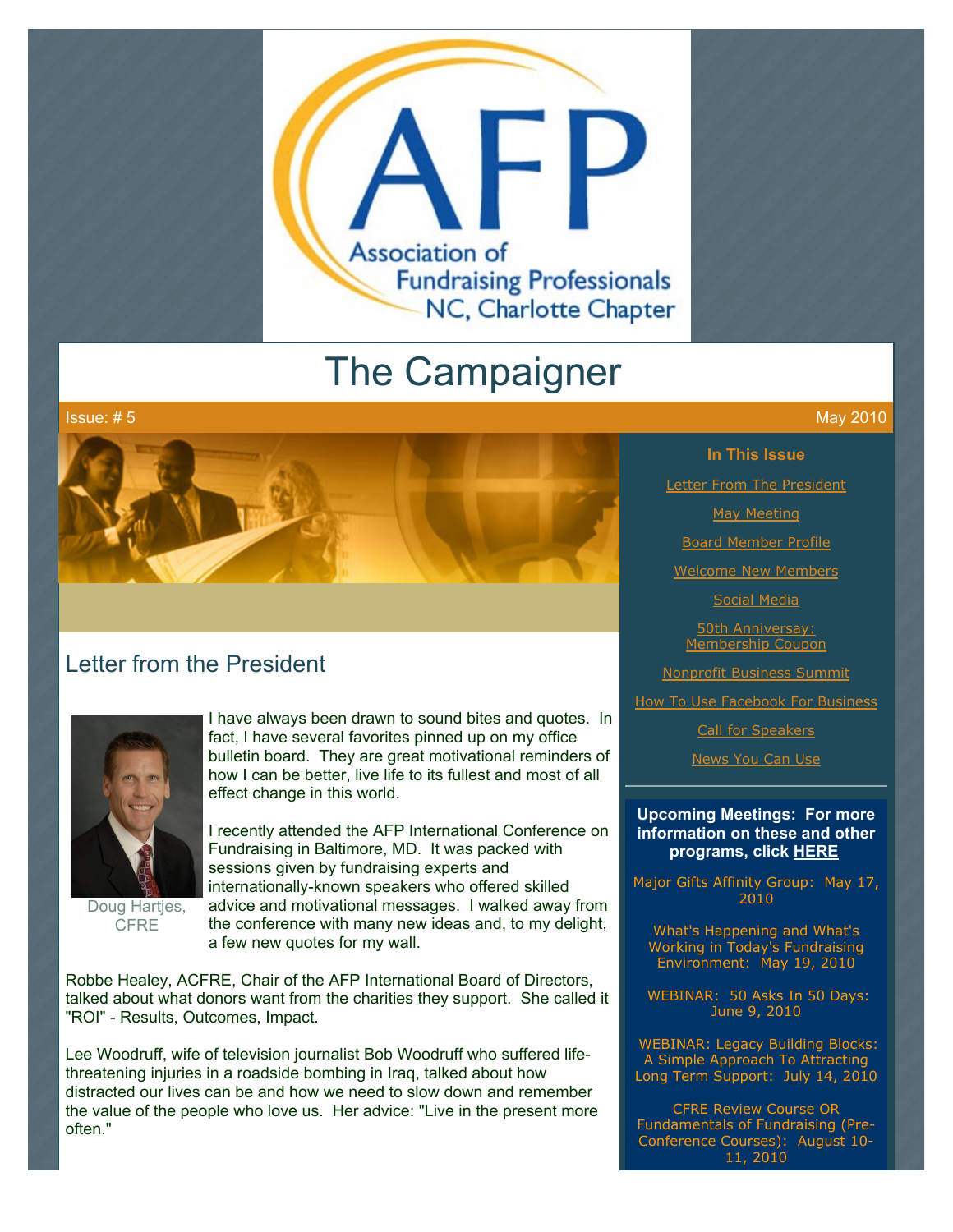And then there was the Reverend Desmond Tutu, who gave the most incredible speech. This great man, who has done so much for others in his life, when speaking to almost 4,000 fundraising professionals, referenced the significant work we do every day by saying, "You have a glorious and noble calling." It was humbling, but it reminded me that we, as fundraisers, play an important role in our community.

Goal #3 in the AFP-Charlotte chapter's strategic plan focuses on being a high-impact chapter that honors and recognizes the value of the fundraising profession through stewardship of its members:

#### **Attract, engage and retain a diverse membership.**

Of course, achieving this and other strategic goals isn't possible without your voice or your help. So I am asking you today to please consider how you might offer a little bit of your time to help us succeed. There are several initiatives we are working on that could benefit from your help. I hope you will email me with either your feedback or your interest in helping serve your professional fundraising chapter. I can be reached at [dhartjes@crisisassistance.org](mailto:dhartjes@crisisassistance.org).

Oh - and if you have a favorite quote you would like to share, send it to me. We just might post it in our next newsletter!

Doug Hartjes, CFRE President, AFP Charlotte

### May 19th Meeting **What's Happening and What's Working in Today's Fundraising Environment**

In this period of economic uncertainty, political change, and international needs arising from political and environmental events, how do we separate fact from fiction? There is good news. There is disappointing news - and we need to understand how it all affects our donors - and their willingness to help. The presenter on May 19 is Ms. Roberta "Robbe" Healey, MBA, ACFRE, one of the most sought-after fund raising presenters in the world. Robbe will share the latest findings from AFP and other organizations, and she'll help you use trend and impact data to make sense of these findings for your organization in order to raise more money.

**Roberta (Robbe) A. Healey, MBA, NHA, ACFRE, VP for Philanthropy, Simpson Senior Services**. Robbe has more than 30 years of experience in non-profit organization management and development. She is an accomplished fundraising generalist with a successful track record of establishing new development offices, and is experienced in board and volunteer training. A member of the International Board of Directors of the Association of Fundraising Professionals (AFP), she serves as Chair on the Executive Committee.

*For more information about our speaker or to register, [click here](http://http//www.afp-charlotte.org/rsvp_details.html?id=2818).* 

**Cost:** AFP Members \$25.00 - Guests \$35.00

Board Member Profile **Jennifer Sheely**

AFP North Carolina Philanthropy Conference (Registration Open Soon!): August 12, 2010







#### **2010 Board**

**President** Doug Hartjes, CFRE Chief Philanthropy Officer Crisis Assistance Ministry

#### **President-Elect**

Amy Tribble Director of Development Council for Children's Rights

#### **VP, Outreach/Diversity**

Jenni Gaisbauer, CFRE Senior VP of Development Levine Museum of the New **South** 

**VP, Membership** Michelle Hamilton, CFRE Development Officer Crisis Assistance Ministry

**VP, External Relations** Armen S. Boyajian Director of Leadership Giving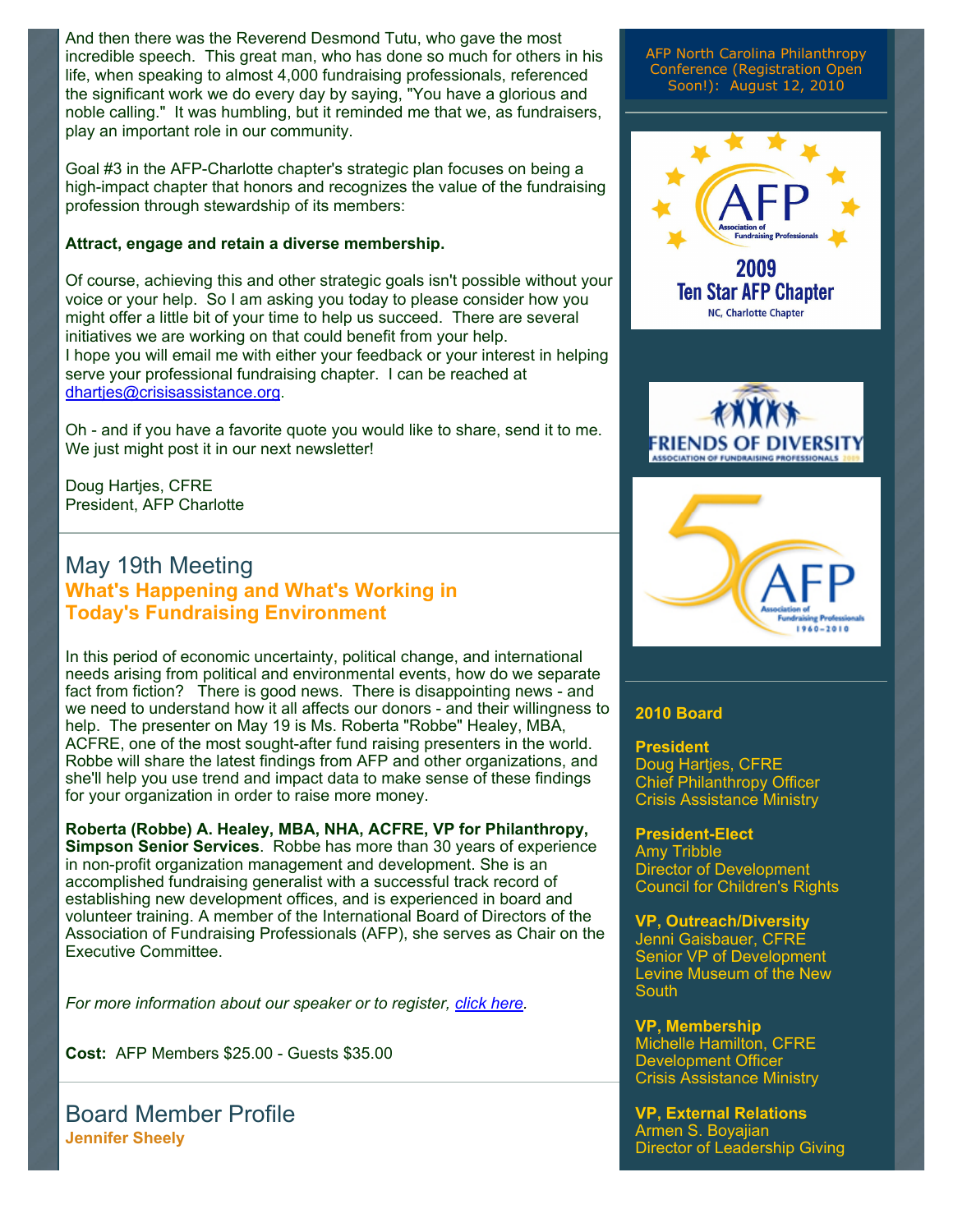[Jennifer Sheely,](mailto:jennifers@holyangelsnc.org) Vice President of Development at the Holy Angels [Foundation in Belmont, servces as Treasurer of the AFP Charlotte B](http://www.holyangelsnc.org/)oard of Directors. Jennifer began her journey as a fundraiser while in college, where she discovered that helping others was her calling. Jennifer has a particular passion for the Holy Angels' mission to offer a high quality of life for children and adults with mental retardation and physical disabilities.

While studying at UNC-Chapel Hill, Jennifer counted city buses as one of her first-and most interestingfundraising activities. Jennifer also helped with fundraising at the Children's Law Center and became a Campaign Assistant at the United Way of Chapel Hill, which worked with the UNC Development Office.

Jennifer's fundraising career took off at her high school in 1996 when she became the Director of Development at Charlotte Catholic High School. For the past 10 years,

Jennifer has served the Holy Angels Foundation, working her way up to Vice President of the Foundation. During her time at Holy Angels, she obtained her Master of Public Administration with a concentration in Nonprofit Management from UNC-Charlotte.

Jennifer's involvement with AFP Charlotte also began in 1996. She helped with registration for AFP monthly meetings for several years and joined the Board in 2008 as Treasurer -- and she still handles registration for the monthly meetings!

Jennifer says her biggest mentor has been AFP Member Lynne Reyburn, who she's worked with at Holy Angels for more than 10 years. Jennifer says Lynne taught her a great deal about fundraising and development, and she was a big support when Jennifer was working and going to school. Jennifer says she doesn't know what she'll do without her when Lynne retires later this year!

Jennifer is all about spending time with family. She also enjoys reading and the theater and calls herself a "big movie buff."

New Members **Welcome to our newest members:**

Marilyn Garner, Director of Development, UMAR, Inc. Gina M Salvati, Director of Development, Communities In **Schools** Lisa Simon, Development Director, Down Syndrome Association of

Charlotte

### Social Media **AFP Charlotte has joined the world of social media!**

### **TWITTER**

- If you/your organization is on Twitter, please follow us: **AFPCharlotte**
- Our chapter Twitter account has lists you can follow, including Members, Charlotte Nonprofits, Other AFP Chapters, Fundraising Resources, Media, and Chapter Friends.
- During Meetings, tweet (and follow along) using hashtag: #**afpclt**

#### Catholic Diocese of Charlotte

**VP, Professional Advancement** Todd W. Hartung, Jr. Associate VP Alumni Programs & Annual Giving Queens University of Charlotte

#### **Secretary**

Jamie Hayes, CFRE Director of Development Presbyterian Hospital Foundation

#### **Treasurer**

Jennifer Sheely Vice President of Development Holy Angels Foundation, Inc.

#### **Past President**

Beth Fischer, JD, CFRE Director of Principal Gifts UNC Charlotte

#### **Programs**

Tamara Brainerd, CFRE Vice President, Operations Junior Achievement of Central Carolinas

### **Mentoring**

Linda Breen Director of Philanthropy College of Education UNC Charlotte

#### **National Philanthropy Day Chair**

Sharon Harrington, JD Director of Development College of Liberal Arts & Sciences UNC Charlotte

#### **NC Philanthropy Conference Chair** Shannon Hinson

Director of Individual Giving Thompson Child & Family Focus

**Senior Forum**  Patton McDowell Patton McDowell & Associates, LLC

**Diversity**  Kishshana Palmer Teele Managing Partner, Infinite Solutions Group

#### **Scholarships**

Kelly Lynn Director of Development & Community Engagement Charlotte Emergency Housing

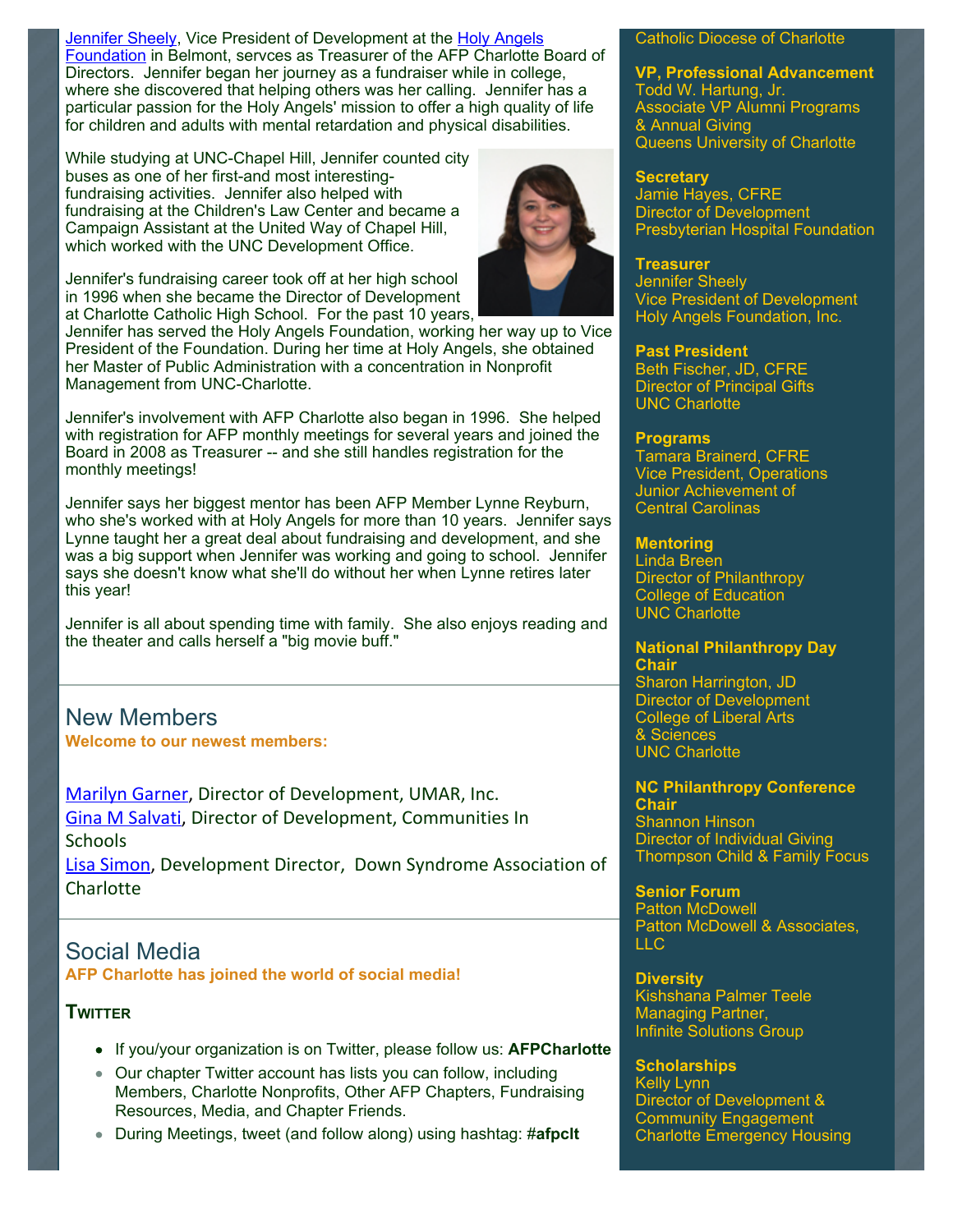#### **FACEBOOK**

- Fan/Like us at **AFP Charlotte**
- We are creating a directory of Charlotte non-profits' Facebook pages. This list will be available on our website. To be included, [please send your organization's name \(as it is on Facebook\) to Katie](mailto:benstonk@hpccr.org) Benston.

**Please send any feedback or suggestions via Twitter, Facebook, or via e-mail to [Katie Benston](mailto:benstonk@hpccr.org).**

### Social Media **AFP Charlotte has joined the world of social media!**

### **TWITTER**

- If you/your organization is on Twitter, please follow us: **AFPCharlotte**
- Our chapter Twitter account has lists you can follow, including Members, Charlotte Nonprofits, Other AFP Chapters, Fundraising Resources, Media, and Chapter Friends.
- During Meetings, tweet (and follow along) using hashtag: #**afpclt**

### **FACEBOOK**

- Fan/Like us at **AFP Charlotte**
- We are creating a directory of Charlotte non-profits' Facebook pages. This list will be available on [www.afp-charlotte.net.](http://www.afp-charlotte.net/) To be included, please send your organization's name (as it is on Facebook) to [Katie Benston.](mailto:benstonk@hpccr.org)

**Please send any feedback or suggestions via Twitter, Facebook, or via e-mail to [Katie Benston](mailto:benstonk@hpccr.org).**

### AFP's 50th Anniversary **MEMBERSHIP DISCOUNT COUPON**

Join us in celebrating AFP's 50th Anniversary in May! Since 1960, AFP has been working to advance ethical and effective fundraising and support charities around the world that provide critical services to their communities.



Come celebrate this milestone event at the May 19th AFP Charlotte Chapter meeting at the Crowne Plaza Hotel, 201 S. McDowell Street.

To commemorate the 50th anniversary, AFP International Headquarters will offer a \$50 discount coupon in the month of June for **new** Active or

**At-Large** Katie Benston Director of Annual Support Hospice & Pallliative Care Charlotte Region

**Chapter Administrator** Sharon A. Tripp

#### **From AFP International**



The AFP Resource Center maintains a number of topical research and knowledge blogs to assist, guide, and inform both members and non-members interested in the world of fundraising. These blogs are updated daily, and you can leave comments on what you read.

[Read More](http://www.afpnet.org/ResourceCenter/content.cfm?ItemNumber=3092&navItemNumber=548)

**Got News?** We'd like to feature news about our members in 2010, so if you have articles of interest, please pass them along to us.

[Armen S. Boyajian](mailto:asboyajian@charlottediocese.org) VP, External Relations AFP Charlotte Board

**Many AFP members enjoy the benefit of their employers paying their membership dues.**

**In these tight times many organizations are trimming their budgets wherever possible (including perhaps your membership dues).** 

#### **Consider the following:**

• If your employer has cut membership dues from its budget, consider paying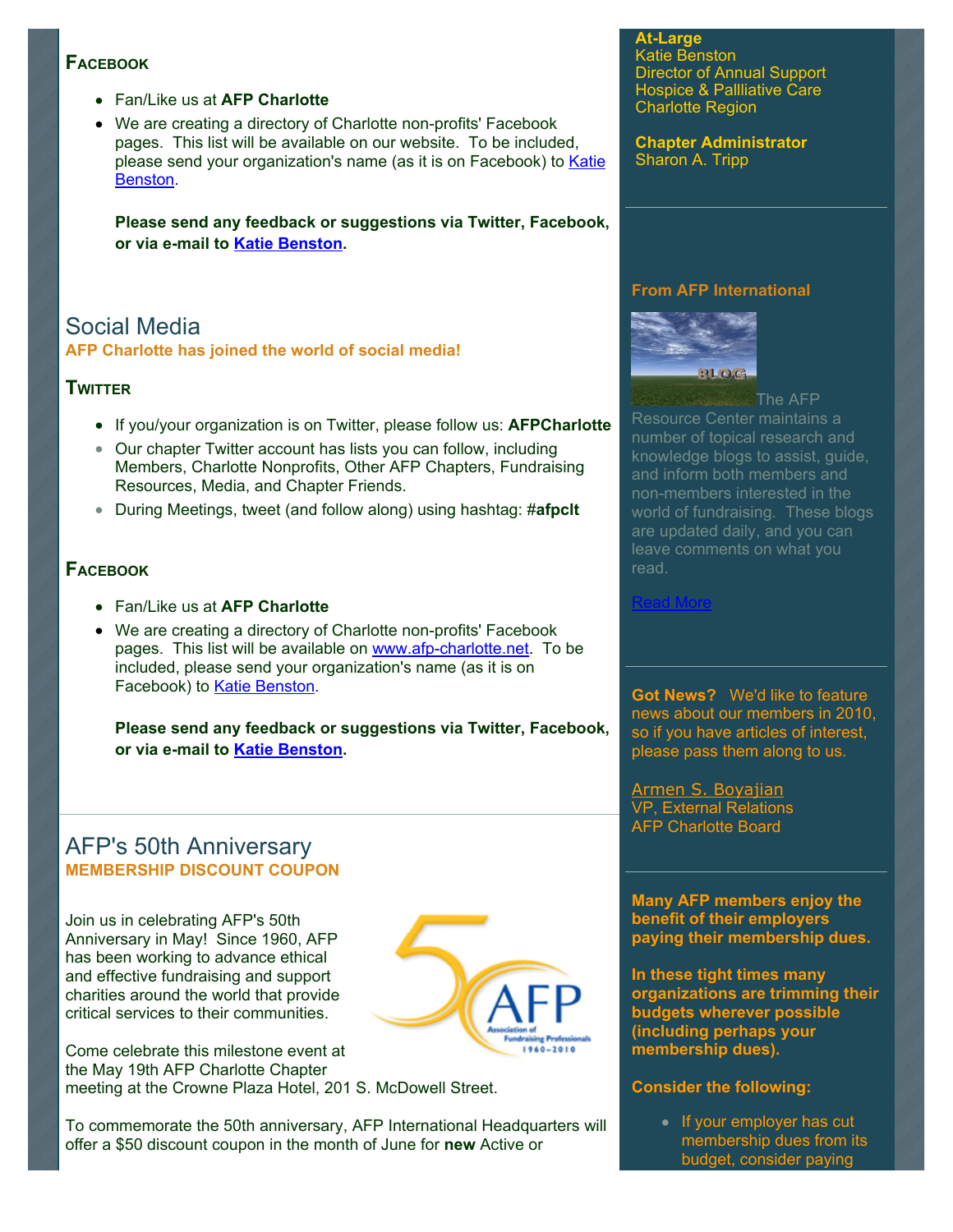Associate members. AFP will also continue to offer the two-year "Pay in Advance" \$60 discount for renewing Active and Associate members.

For more information, visit [www.afpnet.org.](http://www.afpnet.org/)

### 2010 Nonprofit Business Summit

This one-day summit, hosted by the Charlotte Business Journal and US Airways, will convene senior executives to address the changing market for nonprofits. Do not miss this opportunity to connect with corporate and nonprofit leaders and participate in executive level educational sessions that will enrich your organization's developmental and operational missions.

**Friday, May 21 8 a.m. - 2:30 p.m.** The Westin Charlotte 601 S. College St.

For morning and lunch program details, more information on break-out session topics, and to register, [click here.](http://cl.exct.net/?ju=fe2c1674706c0d79771570&ls=fdf310797660027575107675&m=fefe1372746106&l=fe9a167277660c7974&s=fe0415737164017974177170&jb=ffcf14&t=)

**Community Partners:** Arts & Science Council, Association of Fundraising Professionals, Foundation For The Carolinas, NPower Charlotte Region, United Way of Central Carolinas

### Social Media Panel **April Meeting Follow Up**

Over 100 people attended our April meeting to learn from our social media panel. Evaluations showed that you wanted MORE information on the *howto's* and **Marc Feller, Atypic Interactive** sent us the document **"How To Use Facebook For Business".**

To view or download this document, [click here.](http://www.afp-charlotte.org/customers/102012921065393/filemanager/facebook_1.pdf)

If you have some "how to" information on other social media applications that you would like to share, please [email us.](mailto:info@afp-charlotte.org)

### AFP International Conference **Call for Presentations!**

#### **Call for Presentations Deadline May 10th**

AFP's 2011 International Conference on Fundraising will be held in Chicago on March 20-23, 2011. The annual AFP International Conference offers the best professional educational opportunity to fundraising professionals from around the world. To ensure a high quality of presentations, a volunteer committee of fundraising professionals, practitioner consultants, and supporting businesses help in developing a curriculum and identifying the best presenters for each session. [More Information](https://www.goeshow.com/afp/annual/2011/proposal.cfm)

yourself - AFP now offers an installment plan with six payments.

Consider approaching your employer regarding a shared payment arrangement.

AFP International